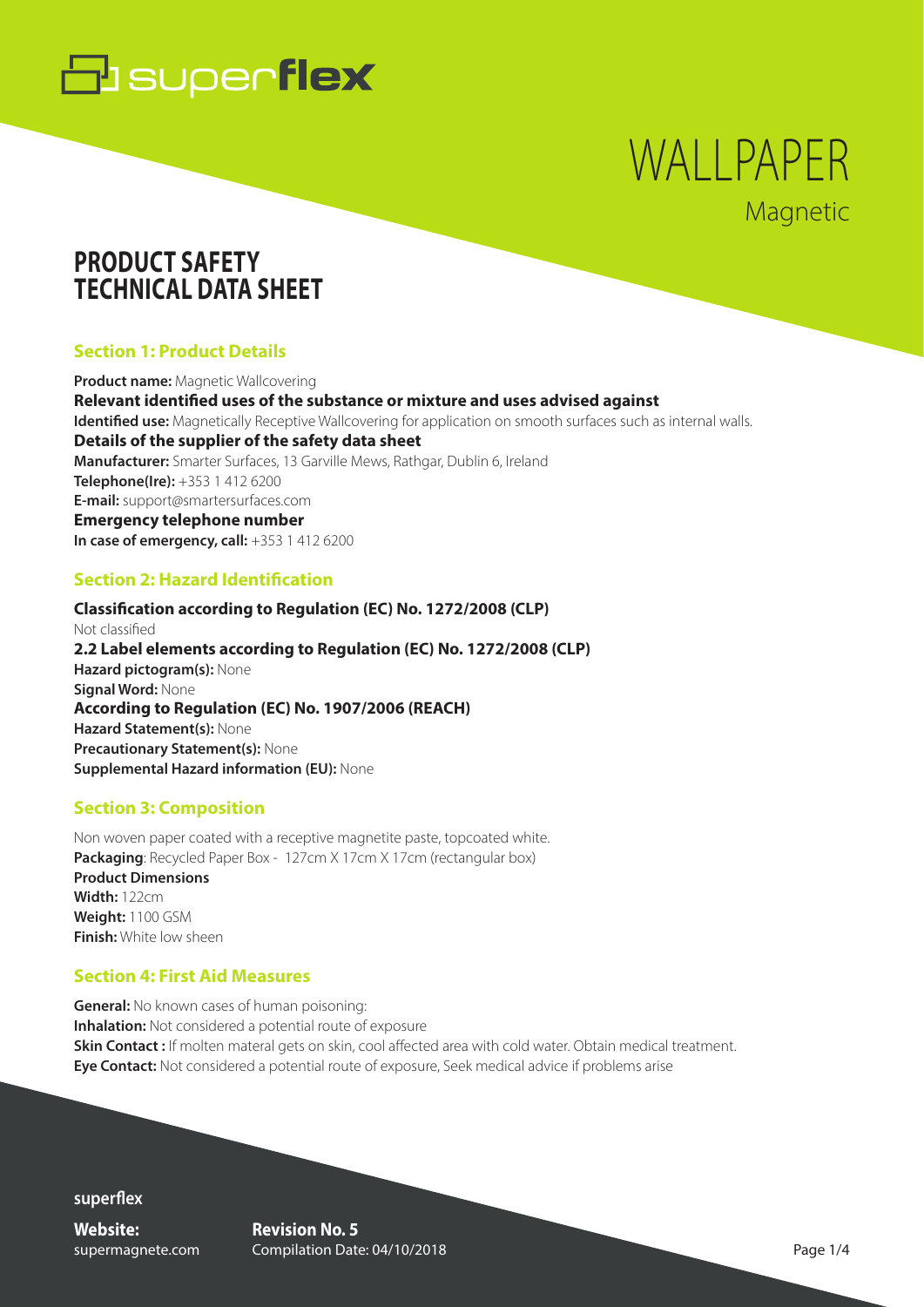# **B** superflex

# WALLPAPER Magnetic

# **PRODUCT SAFETY TECHNICAL DATA SHEET**

**Ingestion:** Not considered a potential route of exposure, Seek medical advice if problems arise

# **Section 5: Fire Fighting Measures**

#### **Fire Rating**

**Reaction to Fire Classification:**

- $\cdot$  Euroclass B s1, d0
- ASTM E84 Class A

**Suitable Extinguishing Media:** Foam, Carbon Dioxide ( CO2), Dry Chemical, Water **Specific Hazards Arising from the substance:** Burning releases hazardous gases such as carbon monoxide, carbon dioxide and small amounts of aldehydes and alcohols.

**Advice for Fire Fighters:** Wear self contained breathing apparatus

### **Section 6: Accidental Release Measures**

#### **Personal precautions protective equipment and emergency procedures:**

For emergency responders not applicable for the product in its solid form

**Environmental precautions:**

Waste material should be recovered or disposed of in a safe manner; according to local regulations:

### **Section 7: Handling and Storage**

**Precautions for handling:** The material has sharp edges which can cause cuts to skin, wear protective gloves. **General Occupational Hygiene:** Workers should wash hands and face before eating or drinking. Remove protective wear before eating or drinking **Storage:** Store in a cool dry place away from sources of ignition. **Storage class: 11 Flammable Solids Stability Conditions:** Stable when stored under normal storage conditions. **Shipping**: Do not stack more than eight levels for pallet transport

# **Section 8: Exposure Controls / Personal Protection**

#### **Engineering Measures**

- Take precautionary measures against static discharges.
- Provide ventilation to keep dust below occupational exposure limits.
- Eye protection should be used where a project specific risk assesment indicates it is neccessary
- Hand protection should be used at all times
- General Protection according to local regulations

#### **superflex**

**Website:** supermagnete.com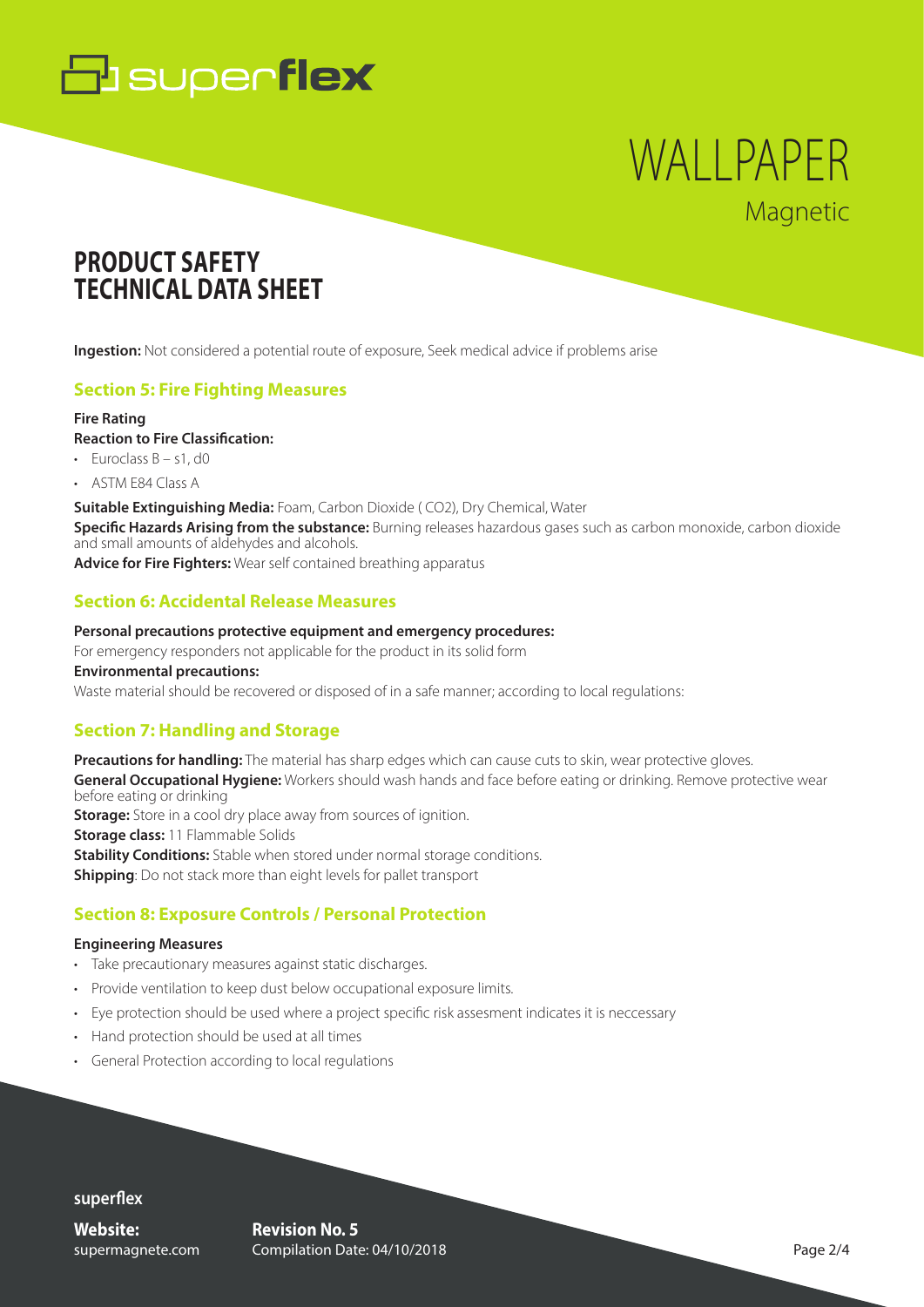# **B** superflex

# WALLPAPER Magnetic

# **PRODUCT SAFETY TECHNICAL DATA SHEET**

• Respiratory: No special equipment normally required

# **Section 9: Physical and Chemical Properties**

**Form:** Solid **Colour:** White Low Sheen **Odour:** None **Flash Point:** 400oC **Boiling Point:** N/A **Melting Point:** 100oC

# **Section 10: Stability & Reactivity**

**Chemical Stability:** Chemically stable under normal conditions **Conditions to Avoid:** Naked Flame or sources of ignition **Materials to Avoid:** Keep away from strong acids and oxidising agents **Hazardous thermal decomposition products:** Decomposition products may include the following: Carbon Monoxide (CO), Isocyanates, Carbon Dioxide (CO2) and Nitrogenous gases may evolve during combustion.

# **Section 11: Toxicological Information**

**Further Information:** This material is not classified as dangerous no detrimental effects are known there us no data available on the material.

# **Section 12: Ecological Information**

**Further Information:** Not known to be harmful to the environment

# **Section 13: Disposal Considerations**

**Waste Treatment Methods:** Material and packaging such as cardboard should be recycled. All other waste materials should be disposed of in accordance with local regulations.

# **Section 14: Transport Information**

This product is classified as non-hazardous and therefore does not require any special handling. **Land Transport ADR / RID / GGVS** - Not Dangerous Goods **Inland Marine Transport ADNR / GGVB** - Not Dangerous Goods **Marine Transport IMDG/UN** - Not Dangerous Goods **Air Transport ICAO / IATA / DGR** - Not Dangerous Goods

**superflex**

**Website:** supermagnete.com